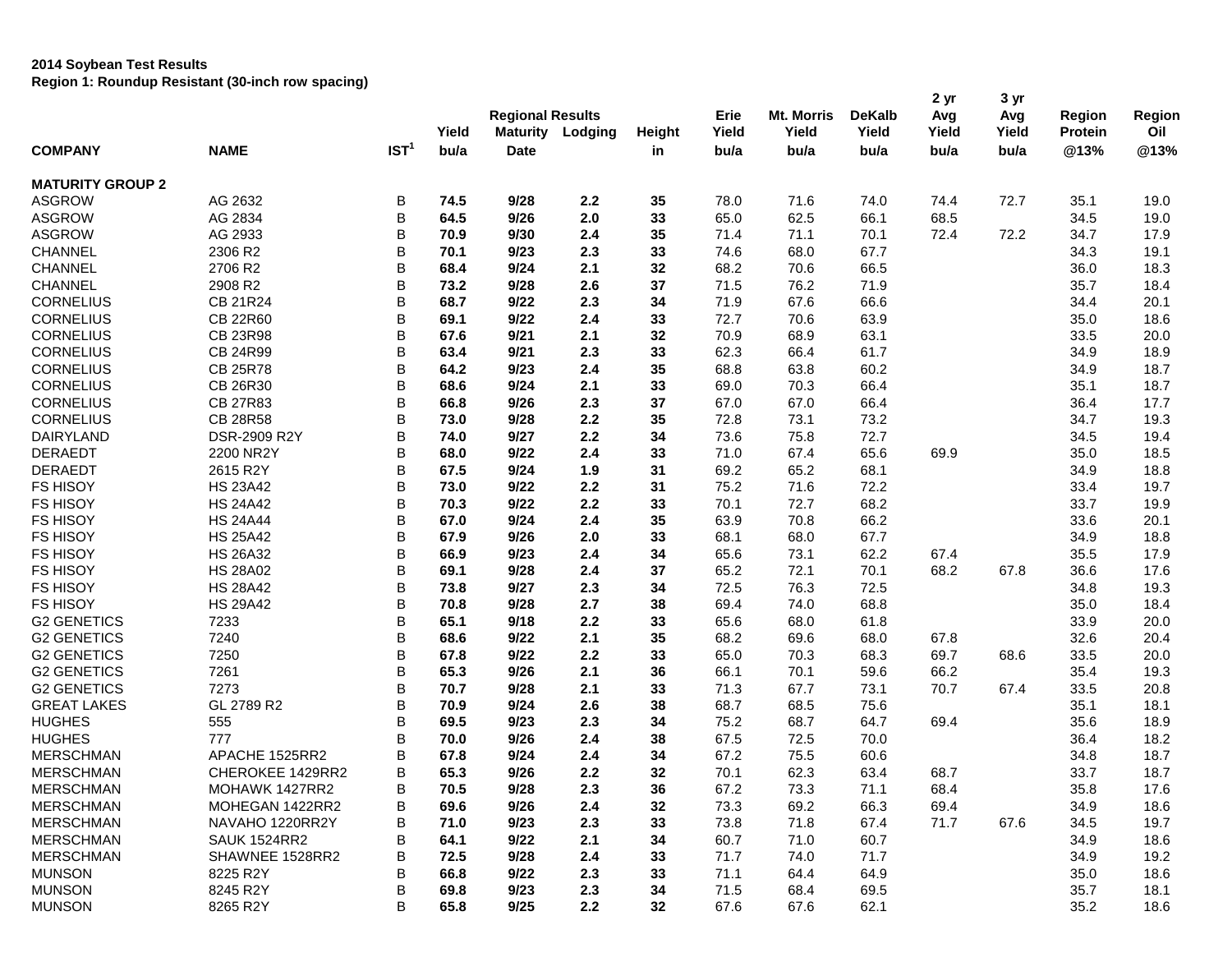## **2014 Soybean Test Results Region 1: Roundup Resistant (30-inch row spacing)**

|                         |                    |                  |               | <b>Regional Results</b>        |         |                     | Erie          | Mt. Morris    | <b>DeKalb</b> | 2 yr<br>Avg   | 3 yr<br>Avg   | <b>Region</b>          | Region      |
|-------------------------|--------------------|------------------|---------------|--------------------------------|---------|---------------------|---------------|---------------|---------------|---------------|---------------|------------------------|-------------|
| <b>COMPANY</b>          | <b>NAME</b>        | IST <sup>1</sup> | Yield<br>bu/a | <b>Maturity</b><br><b>Date</b> | Lodging | <b>Height</b><br>in | Yield<br>bu/a | Yield<br>bu/a | Yield<br>bu/a | Yield<br>bu/a | Yield<br>bu/a | <b>Protein</b><br>@13% | Oil<br>@13% |
| <b>MUNSON</b>           | 8284 R2Y           | В                | 72.3          | 9/29                           | 2.3     | 36                  | 74.4          | 71.3          | 71.2          | 74.6          |               | 34.7                   | 19.3        |
| <b>MYCOGEN</b>          | 5N223 R2           | B                | 70.1          | 9/21                           | 2.2     | 31                  | 73.5          | 72.4          | 64.5          |               |               | 34.9                   | 18.7        |
| <b>MYCOGEN</b>          | 5N263 R2           | B                | 65.2          | 9/26                           | 2.1     | 34                  | 63.0          | 70.9          | 61.6          |               |               | 36.0                   | 18.1        |
| <b>MYCOGEN</b>          | 5N292 R2           | B                | 66.4          | 9/28                           | 2.4     | 37                  | 63.4          | 73.0          | 62.9          |               |               | 35.6                   | 18.4        |
| <b>PFISTER</b>          | 26R29              | B                | 64.6          | 9/26                           | 1.9     | 33                  | 62.6          | 67.7          | 63.4          |               |               | 36.0                   | 18.1        |
| <b>PFISTER</b>          | 28R21              | B                | 67.2          | 9/27                           | 2.4     | 35                  | 65.3          | 71.6          | 64.6          |               |               | 36.7                   | 17.5        |
| POWER PLUS              | 24P4               | B                | 69.7          | 9/20                           | 2.2     | 32                  | 72.2          | 66.3          | 70.5          |               |               | 32.5                   | 20.5        |
| POWER PLUS              | 25G3               | B                | 66.6          | 9/21                           | 2.2     | 33                  | 63.4          | 69.5          | 66.9          | 67.5          | 67.2          | 33.2                   | 20.2        |
| POWER PLUS              | 25H4               | B                | 68.2          | 9/23                           | 2.4     | 36                  | 69.2          | 68.4          | 67.1          | 68.4          |               | 35.9                   | 19.3        |
| POWER PLUS              | 25X5               | B                | 71.9          | 9/25                           | 2.2     | 33                  | 72.7          | 74.0          | 68.9          |               |               | 34.4                   | 20.1        |
| POWER PLUS              | 26X5               | B                | 67.9          | 9/26                           | 1.8     | 34                  | 74.2          | 66.5          | 63.0          |               |               | 35.1                   | 19.4        |
| POWER PLUS              | 28H5               | B                | 69.6          | 9/27                           | 2.3     | 34                  | 69.2          | 73.4          | 66.0          |               |               | 33.4                   | 20.8        |
| POWER PLUS              | 28V2               | B                | 69.2          | 9/30                           | 2.2     | 39                  | 69.0          | 73.1          | 65.4          | 70.3          |               | 34.5                   | 19.5        |
| <b>RENK</b>             | <b>RS 213 NR2</b>  | B                | 71.8          | 9/23                           | 2.4     | 33                  | 75.9          | 68.6          | 70.9          |               |               | 34.3                   | 19.8        |
| <b>RENK</b>             | <b>RS 224 NR2</b>  | U                | 70.0          | 9/21                           | 2.5     | 33                  | 72.5          | 71.3          | 66.1          |               |               | 35.1                   | 18.6        |
| <b>RENK</b>             | RS 241 R2          | B                | 65.9          | 9/23                           | 2.4     | 33                  | 68.2          | 63.2          | 66.2          | 67.8          | 63.8          | 34.8                   | 18.9        |
| <b>RENK</b>             | <b>RS 263 NR2</b>  | B                | 72.7          | 9/25                           | 2.2     | 33                  | 71.3          | 76.2          | 70.6          | 72.4          | 70.2          | 34.5                   | 19.8        |
| <b>RENK</b>             | <b>RS 265 NR2</b>  | U                | 67.4          | 9/23                           | 2.0     | 34                  | 67.9          | 71.1          | 63.2          |               |               | 35.0                   | 18.7        |
| <b>RENK</b>             | <b>RS 295 NR2</b>  | U                | 66.0          | 9/27                           | 2.3     | 38                  | 61.2          | 71.0          | 65.9          |               |               | 34.7                   | 18.2        |
| <b>STEYER</b>           | 2604 R2            | B                | 65.6          | 9/25                           | 2.1     | 34                  | 68.7          | 66.2          | 61.8          |               |               | 34.9                   | 18.8        |
| <b>STEYER</b>           | 2805 R2            | B                | 74.6          | 9/28                           | 2.4     | 34                  | 76.3          | 76.4          | 71.1          | 74.5          |               | 34.7                   | 19.4        |
| STONE SEED GROUP        | 2R2415             | B                | 66.3          | 9/21                           | 2.6     | 34                  | 70.4          | 64.6          | 64.0          |               |               | 35.7                   | 17.6        |
| STONE SEED GROUP        | 2R2515             | B                | 71.4          | 9/25                           | 2.8     | 37                  | 70.3          | 72.7          | 71.3          |               |               | 35.4                   | 18.2        |
| STONE SEED GROUP        | 2R2604             | B                | 69.6          | 9/25                           | 2.2     | 36                  | 70.6          | 70.5          | 67.9          | 69.0          |               | 34.7                   | 19.7        |
| STONE SEED GROUP        | 2R2801             | B                | 68.4          | 9/28                           | 2.3     | 39                  | 66.3          | 73.2          | 65.7          | 68.5          | 68.6          | 36.9                   | 17.3        |
| STONE SEED GROUP        | 2R2915             | B                | 73.3          | 9/27                           | 2.7     | 35                  | 70.0          | 74.1          | 75.7          |               |               | 35.3                   | 18.5        |
|                         | AVERAGE            |                  | 68.7          | 9/25                           | 2.3     | 34                  | 69.4          | 69.9          | 66.8          | 69.8          | 68.6          | 34.8                   | 19.0        |
|                         | L.S.D. 25% LEVEL   |                  | 2.9           |                                | 0.2     | $\mathbf{2}$        | 2.2           | 2.7           | 2.7           |               |               | 0.37                   | 0.27        |
|                         | COEFF. OF VAR. (%) |                  | 7.7           |                                | 18.5    | 11                  | 5.7           | 7.1           | 7.3           |               |               | 1.9                    | 2.6         |
| <b>MATURITY GROUP 3</b> |                    |                  |               |                                |         |                     |               |               |               |               |               |                        |             |
| <b>ASGROW</b>           | AG 3034            | B                | 69.1          | 9/29                           | 2.4     | 37                  | 66.9          | 70.6          | 70.0          | 71.2          |               | 36.2                   | 17.5        |
| <b>ASGROW</b>           | AG 3135            | B                | 65.1          | 9/30                           | 2.6     | 35                  | 63.2          | 69.1          | 63.2          |               |               | 35.8                   | 17.3        |
| <b>BAYER</b>            | CZ 3560 RY         | B                | 70.8          | 10/7                           | 2.7     | 38                  | 66.9          | 74.3          | 71.1          |               |               | 36.3                   | 16.8        |
| <b>BAYER</b>            | CZ 3771 RY         | B                | 62.7          | 10/7                           | 2.8     | 37                  | 59.4          | 72.6          | 56.0          |               |               | 35.0                   | 18.4        |
| CHANNEL                 | 3008 R2            | B                | 65.6          | 10/1                           | 2.9     | 37                  | 67.1          | 68.5          | 61.1          |               |               | 35.9                   | 17.2        |
| <b>CORNELIUS</b>        | CB 30R15           | B                | 72.4          | 10/6                           | 2.6     | 36                  | 75.4          | 70.7          | 71.0          |               |               | 35.1                   | 18.0        |
| <b>CORNELIUS</b>        | CB 31R64           | B                | 70.9          | 9/29                           | 2.5     | 36                  | 70.9          | 72.8          | 68.9          |               |               | 34.9                   | 18.1        |
| <b>CORNELIUS</b>        | CB 33R43           | B                | 69.1          | 10/3                           | 2.6     | 41                  | 65.5          | 71.7          | 70.1          |               |               | 35.5                   | 17.6        |
| <b>DAIRYLAND</b>        | DSR-3040 R2Y       | B                | 71.0          | 10/4                           | 2.6     | 37                  | 71.3          | 70.2          | 71.6          |               |               | 35.1                   | 17.8        |
| <b>FS HISOY</b>         | <b>HS 30A42</b>    | B                | 75.1          | 10/3                           | 2.6     | 38                  | 77.5          | 77.4          | 70.3          |               |               | 34.8                   | 18.2        |
| FS HISOY                | <b>HS 31A32</b>    | B                | 67.9          | 9/30                           | 2.5     | 37                  | 68.4          | 66.9          | 68.5          | 71.1          |               | 35.1                   | 17.8        |
| <b>G2 GENETICS</b>      | 7310               | B                | 66.9          | $10/2$                         | 2.6     | 38                  | 64.6          | 70.8          | 65.4          | 68.8          | 69.0          | 35.7                   | 18.7        |